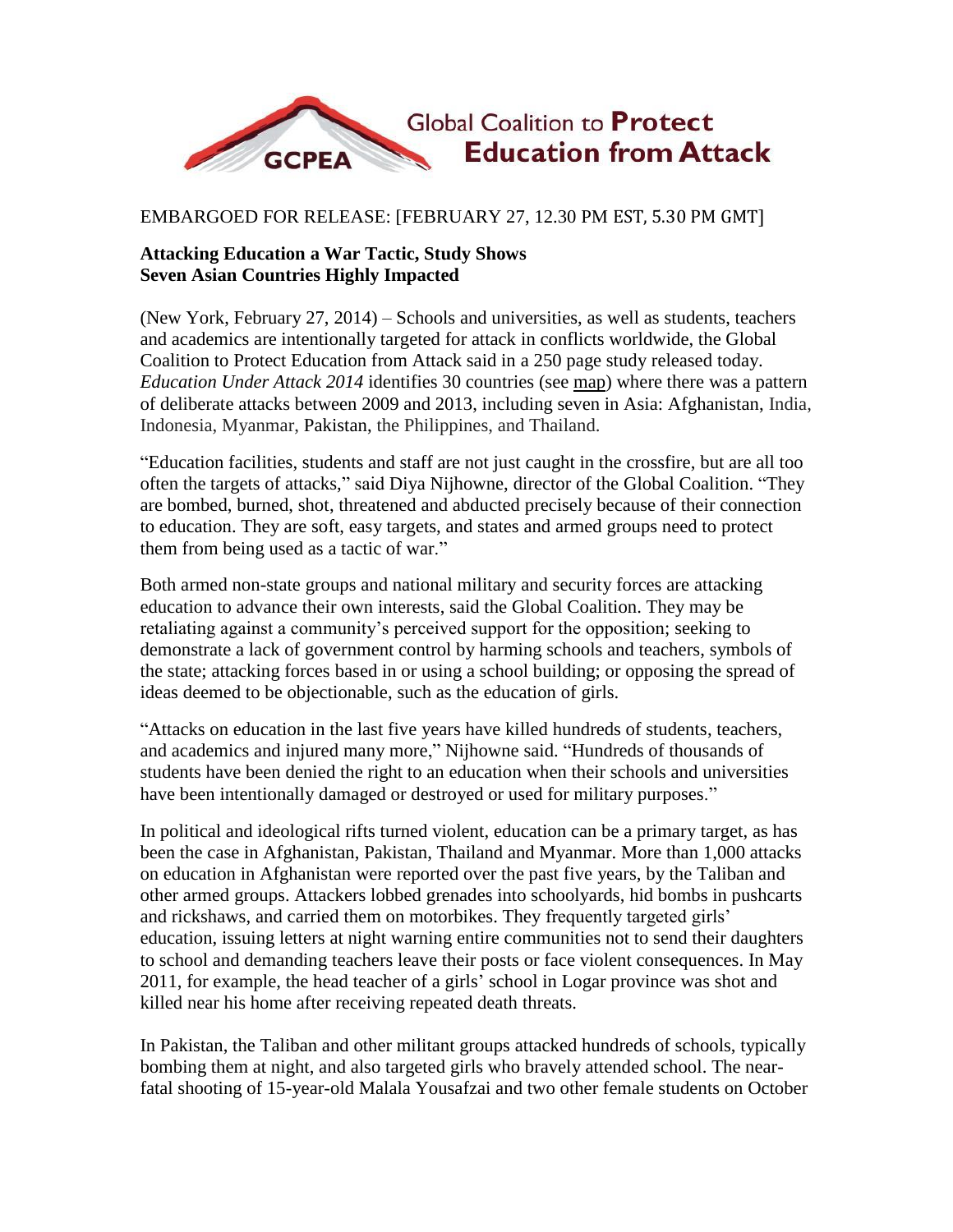9, 2012, came to embody the brutality and ruthlessness of their campaign against education deemed to be Western.

In Thailand, ethnic Malay Muslim insurgent groups assassinated 59 teachers between 2009 and 2012 in violent opposition to an educational system they believe privileges Buddhist teaching and the Thai language. And in Myanmar and Indonesia, sectarian violence was fought out in the schoolyard itself. In March 2013, a mob of 200 Buddhist nationalists torched a Muslim school in Meiktila, clubbing students, setting them on fire, and decapitating one young person – 32 students and a teacher were killed.

In 25 of the 30 countries profiled in the study, including all seven countries in Asia (see map), warring parties took over schools in whole or part, using them as bases, barracks, firing positions, weapons caches, detention centers and even torture chambers. Buildings that should have been safe spaces for learning became actual battlefields when military use made them a target for attack.

In India, where national armed forces used more than 129 schools as barracks or bases in 2010 – disrupting education for an estimated 20,800 students – Maoists insurgents cited the use of school buildings by security forces as a reason for attacking schools, though frequently the schools had not been used for military purposes. The insurgents often attacked at night, using cans packed with explosives. In the Philippines, despite national legislation explicitly banning military use of schools, national armed forces used schools on at least 56 occasions in the period 2010-2012, in some cases for months at a time.

The Global Coalition also examined assaults on higher education, which have been monitored less than attacks on elementary and secondary schools. Colleges, universities and individual students and academics were attacked in 28 of the 30 profiled countries (see map), including all seven nations in Asia. On June 15, 2013 in Quetta, Pakistan, for example, a coordinated attack against the Sardar Bahaddur Khan Women's University and the hospital ward where the casualties were taken, killed 25 people, including 14 female students.

Between 2009 and 2012, the Global Coalition found, students and educators were most at risk in six *very heavily affected* countries, including Afghanistan and Pakistan, where in each case, there were reports of at least 1000 incidents of attacks, or at least 1000 education-related victims, or education buildings used for military purposes.

In compiling the data, the Global Coalition relied mainly on information provided by the United Nations, respected human rights organizations and the media. They also interviewed country experts and commissioned some research locally. *Education under Attack 2014* follows two reports by UNESCO, in 2007 and 2010.

The Global Coalition also explored ways of protecting education. These include: investigating attacks and prosecuting perpetrators; negotiating with belligerent parties to respect schools as safe zones; ending the use of schools and teachers for electoral tasks in conflict areas; ensuring equitable access of different identity groups to education; and improving curricula to address perceptions that education is biased and to build respect for diversity.